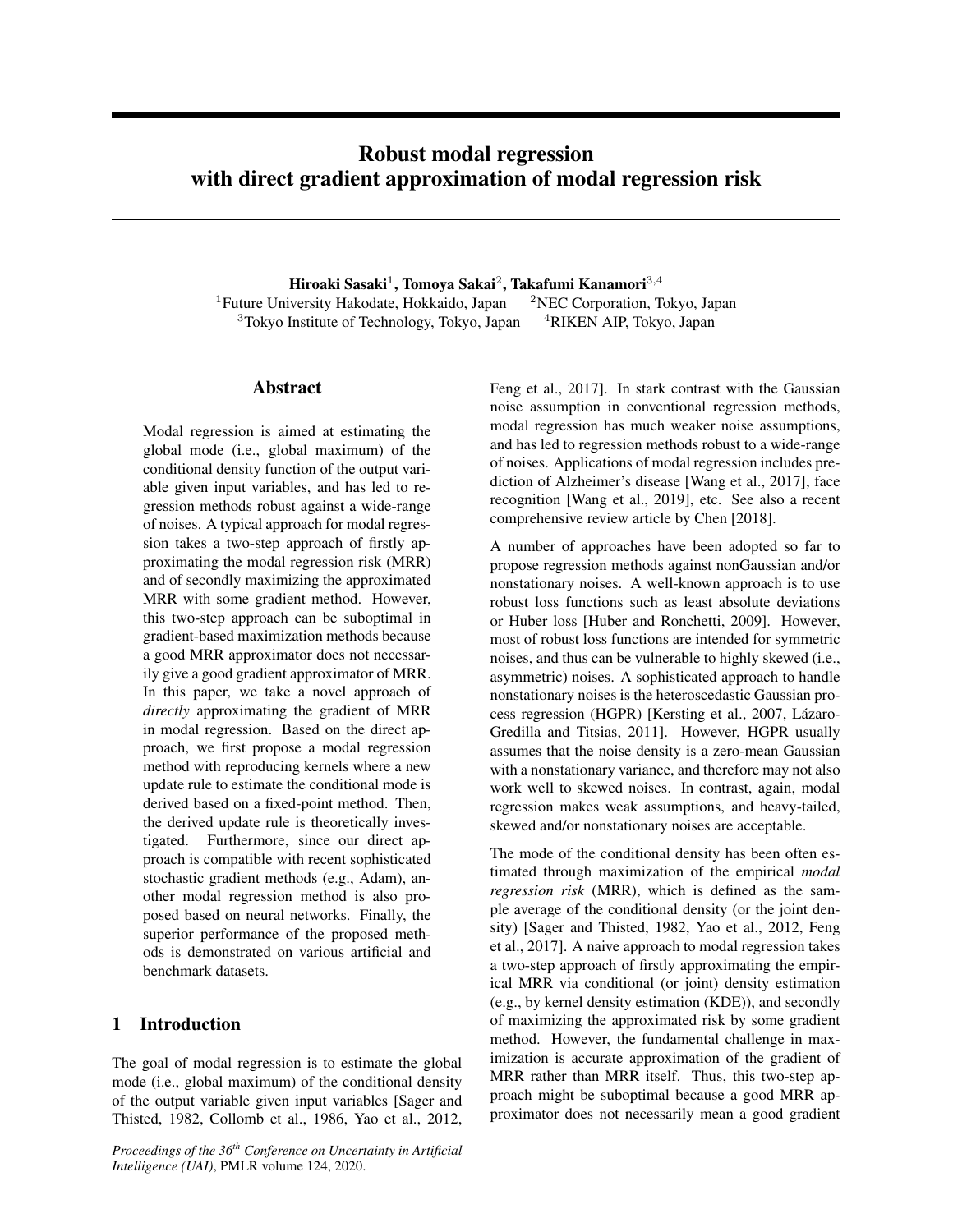approximator of MRR. Yao et al. [2012] apply an EM algorithm, but the gradient of a risk function is still computed through the naive two-step approach with KDE.

Another approach to modal regression employs a surrogate risk of MRR [Lee, 1989, Yao and Li, 2014, Feng et al., 2017, Wang et al., 2017]. The advantage of this approach is that high-dimensional density estimation can be avoided. However, a drawback is that the surrogate risk includes a manually tuning hyperparameter, and it is not straightforward to select it since the surrogate risk itself depends on the hyperparameter. Moreover, when neural networks are used in large datasets, the hyperparameter selection can be computationally very expensive.

In this paper, we propose two methods for modal regression based on kernels or neural networks. In contrast with existing methods, we do not go through the approximation of MRR itself, but rather more directly approximate the gradient of MRR. The key challenge in our approach is direct estimation of the derivative of the log-conditional or joint density. To this end, under the Fisher divergence [Cox, 1985, Sasaki et al., 2014], we develop methods which *directly* estimates the log-joint density derivative without density estimation. The Fisher divergence has been employed to detect *multiple* local maxima of the conditional density [Sasaki et al., 2016], but our target is the *single* global maximum, and thus the proposed methods here are substantially different.

First, based on reproducing kernels, we develop an estimator for the log-joint density derivative, and then propose a modal regression method. As shown later, thanks to the analytic solution of our derivative estimator, a computationally efficient model selection is possible for leave-one-out cross validation. Furthermore, for modal regression, this kernel-based derivative estimator enables to derive a novel parameter update rule based on a fixedpoint method for conditional mode estimation. Then, the derived update rule is theoretically investigated.

Second, we employ neural networks both for the density derivative estimation and modal regression. Our approach of directly approximating the gradient of MRR is clearly nonstandard, but turns out to be well-compatible with sophisticated stochastic gradient methods such as Adam [Kingma and Ba, 2015]: The learning rate is adaptively determined by the gradient of the empirical risk, and thus only the gradient is required to update parameters. Combined with some stochastic gradient methods, we can develop a neural-network-based method for modal regression without any efforts, and to the best of our knowledge, this is the first attempt to make use of neural networks for modal regression. Finally, we demonstrate that our modal regression methods perform well on various artificial and benchmark datasets.

## 2 Background

This section gives some background of modal regression and states our approach.

**Problem formulation:** Suppose that we are given  $n$ observations of pairs of input and output data samples drawn from the joint density  $p_{yx}(y, x)$  for  $y \in \mathbb{R}$  and  $\boldsymbol{x} \in \mathbb{R}^{d_{\mathbf{x}}}$  as  $\mathcal{D} := \left\{ (y_i, \boldsymbol{x}_i^{\top})^{\top} \right\}_{i=1}^{d_{\mathbf{x}}}$ . Under the assumption that the conditional mode uniquely exists, our goal is to estimate the following *modal regression function*  $f_M$ :

$$
f_{\mathcal{M}}(\boldsymbol{x}) := \operatorname*{argmax}_{t \in \mathbb{R}} \log p_{\mathcal{Y}|\mathbf{x}}(t|\boldsymbol{x}), \tag{1}
$$

where  $p_{y|x}$  denotes the conditional density of y given x.

Review of modal regression: To make our approach clearer, we adopt the terminologies in Feng et al. [2017]. Let us assume that the output variable  $y$  is generated from the following model:

$$
y = f^*(x) + \epsilon(x), \tag{2}
$$

where  $\epsilon(x)$  denotes an additive noise, and  $f^*$  is an unknown function called the *conditional mode function*. The fundamental assumption in (2) is the *zero conditional mode assumption*:

$$
Mode(\epsilon | \boldsymbol{x}) := \operatorname*{argmax}_{t \in \mathbb{R}} log p_{\epsilon | \mathbf{x}}(t | \boldsymbol{x}) = 0,
$$
 (3)

where  $p_{\epsilon|x}$  denotes the conditional density of the noise  $\epsilon$  given input variables x. This mode assumption is very general and weak because  $p_{\epsilon|x}$  can be skewed (i.e., asymmetric), heavy-tailed, and/or dependent to  $x$  (i.e., nonstationary). As in heteroscedastic Gaussian process [Kersting et al., 2007], a zero-mean Gaussian noise even with a nonstationary variance is a special case of (3). Mode assumption (3) ensures that  $f_{\text{M}}(\boldsymbol{x}) = f^*(\boldsymbol{x})$  from (2).

To estimate  $f_M$  by a model  $f_{\theta}$  with parameters  $\theta$ , the *modal regression risk* (MRR) is defined as

$$
\mathcal{R}(\boldsymbol{\theta}) := \int p_{\mathbf{x}}(\boldsymbol{x}) \log p_{\mathbf{y}|\mathbf{x}}(f_{\boldsymbol{\theta}}(\boldsymbol{x})|\boldsymbol{x}) d\boldsymbol{x}, \qquad (4)
$$

where  $p_x$  denotes the marginal density of x. An alternative risk has been also defined using the joint density  $p_{\text{vx}}(y, x)$  [Sager and Thisted, 1982, Yao et al., 2012]. Following Theorem 3 in Feng et al. [2017], it can be proved that the (global) maximizer of  $\mathcal{R}(\theta)$  equals to the modal regression function  $f_M$  when both  $f_{\theta}$  and  $f_M$  belong to the same function set. In practice, the empirical version of  $\mathcal{R}(\theta)$  is used as

$$
\widetilde{\mathcal{R}}(\boldsymbol{\theta}) := \frac{1}{n} \sum_{i=1}^{n} \log p_{\mathbf{y}|\mathbf{x}}(f_{\boldsymbol{\theta}}(\boldsymbol{x}_i)|\boldsymbol{x}_i).
$$
 (5)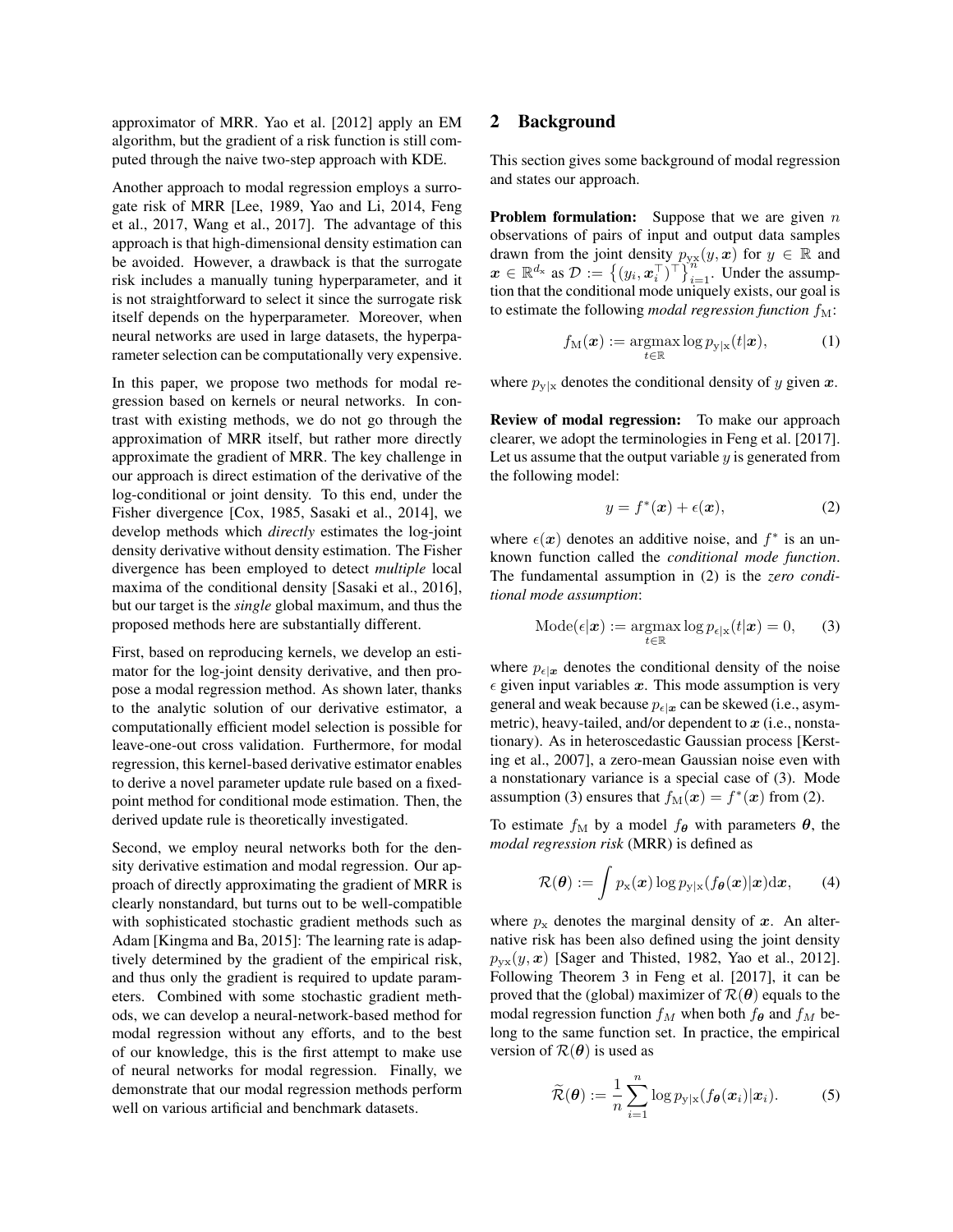Then,  $\widetilde{\mathcal{R}}(\theta)$  can be maximized using the following gradient with respect to parameters  $\theta$ :

$$
\frac{\partial}{\partial \theta} \widetilde{\mathcal{R}}(\theta) = \frac{1}{n} \sum_{i=1}^{n} \frac{\partial}{\partial \theta} f_{\theta}(x_i) \frac{\partial}{\partial y} \log p_{y|x}(y|x_i) \Big|_{y=f_{\theta}(x_i)}
$$

$$
= \frac{1}{n} \sum_{i=1}^{n} \frac{\partial}{\partial \theta} f_{\theta}(x_i) \frac{\partial}{\partial y} \log p_{y|x}(y, x_i) \Big|_{y=f_{\theta}(x_i)},
$$
(6)

where note that  $\frac{\partial}{\partial y} \log p_{y|x}(y|\bm{x}) = \frac{\partial}{\partial y} \log p_{yx}(y,\bm{x})$ . To approximate the gradient (6), the fundamental task is to estimate  $\frac{\partial}{\partial y} \log p_{y|x}(y|x)$  or  $\frac{\partial}{\partial y} \log p_{yx}(y,x)$ . To this end, a naive approach takes two steps of firstly estimating  $\log p_{y|x}(y|x)$  or  $\log p_{yx}(y,x)$  and then of computing the derivative with respect to  $y$ . However, such a naive estimation procedure can be suboptimal because a good density estimator does not necessarily mean a good logdensity derivative estimator. Thus, a better approach to approximate the gradient (6) would be to directly estimate  $\frac{\partial}{\partial y} \log p_{y|x}(y|x)$  or  $\frac{\partial}{\partial y} \log p_{yx}(y,x)$  without going through density estimation.

Another approach for modal regression employs the following empirical surrogate risk [Lee, 1989, Yao and Li, 2014, Feng et al., 2017, Wang et al., 2017], which has been used in the maximum correntropy criterion as well [Gunduz and Principe, 2009]:

$$
\widetilde{\mathcal{R}}^{\sigma}(\boldsymbol{\theta}) := \frac{1}{n\sigma} \sum_{i=1}^{n} \psi\left(\frac{y_i - f_{\boldsymbol{\theta}}(\boldsymbol{x}_i)}{\sigma}\right), \qquad (7)
$$

where  $\sigma$  is a positive width parameter,  $\psi$  is a nonnegative function such that  $\psi(u) = \psi(-u)$ ,  $\psi(u) \leq \psi(0)$  for all u and  $\int \psi(u) du = 1$ . Feng et al. [2017] proved the following relation:

$$
\widetilde{\mathcal{R}}^{\sigma}(\boldsymbol{\theta}) \xrightarrow{n \to \infty} \frac{1}{\sigma} \int \psi \left( \frac{y - f_{\boldsymbol{\theta}}(\boldsymbol{x})}{\sigma} \right) p_{\mathbf{y} \mathbf{x}}(y, \boldsymbol{x}) \mathrm{d}y \mathrm{d}\boldsymbol{x} \n\frac{\sigma \to 0}{\sigma} \int p_{\mathbf{y} | \mathbf{x}} (f_{\boldsymbol{\theta}}(\boldsymbol{x}) | \boldsymbol{x}) p(\boldsymbol{x}) \mathrm{d}\boldsymbol{x}.
$$

Thus,  $\tilde{\mathcal{R}}^{\sigma}(\theta)$  can be regarded as a surrogate of  $\tilde{\mathcal{R}}(\theta)$ in (5) without the logarithm. This approach seems appealing because we can avoid high-dimensional density estimation. On the other hand, a significant drawback is that the performance strongly depends on the choice of the hyperparameter  $\sigma$ , and it is not straightforward to choose a right value. We may use cross validation (CV) in practice, but this approach can be problematic because of the following two reasons: First, it seems unclear what criterion in CV should be used to select  $\sigma$  because  $\tilde{\mathcal{R}}^{\sigma}$  itself depends on  $\sigma^1$ ; Second, even if there was a valid

criterion for CV, then we have to perform a nested CV to choose both  $\sigma$  and hyperparameters in  $f_{\theta}$  (e.g., the width parameter in a kernel function), which is computationally very expensive. Furthermore, if neural networks are employed, a grid-search for selection of  $\sigma$  in large datasets could be computationally costly.

Here, our approach is to directly approximate the gradient  $\frac{\partial}{\partial \theta} \widetilde{\mathcal{R}}(\theta)$  without going through any approximation of  $\mathcal{R}(\theta)$  itself. To this end, the key idea is to directly estimate the log-density derivative  $\frac{\partial}{\partial y} \log p_{yx}(y, x)$  in (6). With the direct approximation, we propose two methods for modal regression based on reproducing kernels and neural networks.

## 3 Direct log-density derivative estimation

This section develops a method which directly estimates the derivative of the logarithmic joint density based on reproducing kernels. Here, our contributions are twofold: Theorem 1 and an analytic form of the leaveone-out cross-validation score for model selection. Another derivative estimator based on neural networks is proposed in Section 4.2 under the same divergence.

Kernelized estimator: To estimate the log-joint density derivative, we *directly* fit a model  $r(y, x)$  under the Fisher divergence [Cox, 1985, Sasaki et al., 2014]:

$$
J(r) := \frac{1}{2} \int \{r(y, \mathbf{x}) - \frac{\partial}{\partial y} \log p_{yx}(y, \mathbf{x})\}^2 p_{yx}(y, \mathbf{x}) \,dy \,dx
$$
  
= 
$$
\frac{1}{2} \int \{r(y, \mathbf{x})\}^2 p_{yx}(y, \mathbf{x}) \,dy \,dx
$$
  
- 
$$
\int r(y, \mathbf{x}) \left\{\frac{\partial}{\partial y} p_{yx}(y, \mathbf{x})\right\} \,dy \,dx + C, \quad (8)
$$

where  $C := \frac{1}{2} \int \left\{ \frac{\partial}{\partial y} \log p_{yx}(y, x) \right\}^2 p_{yx}(y, x) dy dx.$ The second term in  $(8)$  seems difficult to estimate, but the well-known *integration by parts* technique transforms it as follows:

$$
\int r(y, x) \left\{ \frac{\partial}{\partial y} p_{yx}(y, x) \right\} dy dx
$$
  
= 
$$
- \int \left\{ \frac{\partial}{\partial y} r(y, x) \right\} p_{yx}(y, x) dy dx, \quad (9)
$$

where we assumed that for all  $x$ ,

$$
\lim_{|y| \to \infty} r(y, \boldsymbol{x}) p_{\text{yx}}(y, \boldsymbol{x}) = 0.
$$
 (10)

The right-hand side on (9) is the expectation of the derivative of the model, which can be easily estimated from samples. Finally, the empirical Fisher divergence

<sup>&</sup>lt;sup>1</sup>The squared-loss may be used in CV. However, the squared-loss implicitly assumes the Gaussian noise, and thus may prohibit us to make full use of the advantages of modal regression.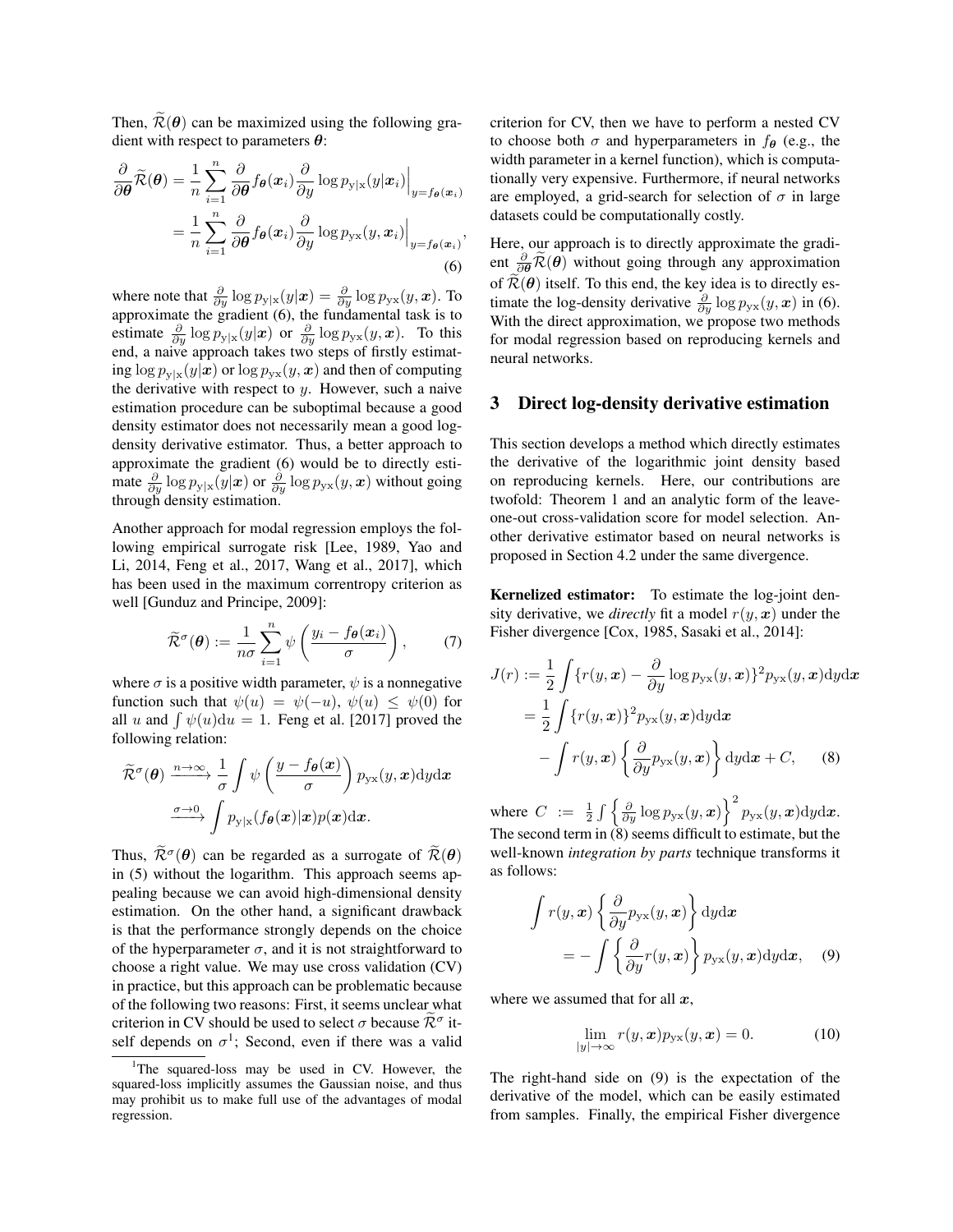up to the ignorable constant is obtained as

$$
\widehat{J}(r) = \frac{1}{n} \sum_{i=1}^{n} \left[ \frac{1}{2} r(y_i, \boldsymbol{x}_i)^2 + \frac{\partial}{\partial y} r(y_i, \boldsymbol{x}_i) \right].
$$
 (11)

Next, we define our estimator based on a reproducing kernel Hilbert space  $H$  (RKHS) as

$$
\widehat{r} = \underset{r \in \mathcal{H}}{\operatorname{argmin}} \left[ \widehat{J}(r) + \frac{\lambda}{2} ||r||_{\mathcal{H}}^2 \right],\tag{12}
$$

where  $\|\cdot\|_{\mathcal{H}}$  and  $\lambda(> 0)$  denote the RKHS norm and regularization parameter, respectively. Then, the following theorem shows that  $\hat{r}$  can be efficiently obtained by solving systems of linear equations:

**Theorem 1.** Let us express  $(y, \boldsymbol{x}^{\top})^{\top}$  by  $\boldsymbol{z}$ .  $\widehat{r}$  is given by

$$
\widehat{r}(\boldsymbol{z}) = \sum_{i=1}^{n} \left[ \widehat{\alpha}_{i} k(\boldsymbol{z}, \boldsymbol{z}_{i}) - \frac{1}{n \lambda} \frac{\partial}{\partial y'} k(\boldsymbol{z}, \boldsymbol{z}') \Big|_{\boldsymbol{z}' = \boldsymbol{z}_{i}} \right],
$$
\n(13)

where  $k(\mathbf{z}, \mathbf{z}')$  denotes the kernel function in  $\mathcal{H}$ ,  $\mathbf{z}_i :=$  $(y_i, \boldsymbol{x}_i^{\top})^{\top}$  and  $\boldsymbol{z}' := (y', \boldsymbol{x}'^{\top})^{\top}$ . The coefficients  $\hat{\boldsymbol{\alpha}} = (\hat{\boldsymbol{\alpha}}, \hat{\boldsymbol{\alpha}})^{\top}$  are the solution of the following are  $(\widehat{\alpha}_1, \widehat{\alpha}_2, \ldots, \widehat{\alpha}_n)^\top$  are the solution of the following sys-<br>tem of linear equations: *tem of linear equations:*

$$
(\mathbf{K} + n\lambda \mathbf{I}_n)\widehat{\alpha} = \frac{1}{n\lambda} \mathbf{G} \mathbf{1}_n, \tag{14}
$$

*where*  $\mathbf{1}_n = (1, 1, \dots, 1)^\top$  *is an n-dimensional vector,*  $\mathbf{I}_n$  denotes the  $n$  by  $n$  identity matrix,  $[\boldsymbol{K}]_{ij} = k(\boldsymbol{z}_i, \boldsymbol{z}_j)$ and  $[G]_{ij} = \frac{\partial}{\partial y'} k(\boldsymbol{z}_i, \boldsymbol{z}')|_{\boldsymbol{z}'=\boldsymbol{z}_j}$ .

The proof is deferred to Section A in the supplementary material. This paper calls this method the *kernelized least-squares log-density derivatives* (K-LSLD). Section 4 develops a modal regression method based on K-LSLD. Previously, based on the same divergence (11), Cox [1985] proposed a practical estimator with a one-dimensional piecewise polynomial kernel [Wahba, 1990], while Sasaki et al. [2014, 2016] applied the  $\ell_2$  regularizer for model parameters. In contrast, we employed the general kernel function and regularizer of the RKHS norm.

Leave-one-out cross-validation: The performance of K-LSLD depends on model selection (parameters in the kernel function and regularization parameter). Here, we perform the leave-one-out cross-validation (LOOCV) for model selection whose score is given by

$$
LOOCV = \frac{1}{n}\sum_{l=1}^n \left[\frac{1}{2}\{\widehat{r}^{(l)}(y_l,\boldsymbol{x}_l)\}^2 + \frac{\partial}{\partial y}\widehat{r}^{(l)}(y_l,\boldsymbol{x}_l)\right],
$$

where  $\hat{r}^{(l)}$  denotes the estimator obtained from the col-<br>lection of data samples except for the *l* th data sample lection of data samples except for the l-th data sample

(i.e.  $\mathcal{D} \setminus (y_l, \boldsymbol{x}_l^{\top})^{\top}$ ). LOOCV is usually time-consuming. However, thanks to the analytic solution in Theorem 1, the LOOCV score can be efficiently computed. The concrete form of the LOOCV score is not expressed here because it is rather complicated. Details are presented in Section B of the supplementary material.

# 4 Modal regression with direct gradient approximation

This section first develops a kernel-based method for modal regression where reproducing kernels are used twice in log-density derivative and mode estimation. Based on K-LSLD, we derive a parameter update rule using a fixed-point method. Then, the derived update rule is theoretically investigated. Finally, another modal regression method is also proposed based on neural networks.

#### 4.1 Direct modal regression with kernels

Fixed-point-based parameter update rule: Here, we assume that a model  $f_{\theta}$  to estimate the conditional mode belongs to an RKHS. Then, under the empirical modal regression risk (5), the representer theorem [Kimeldorf and Wahba, 1971] suggests the optimal form of  $f_{\theta}$  as

$$
f_{\theta}(\boldsymbol{x}) = \sum_{k=1}^{n} \theta_k k_{\rm m}(\boldsymbol{x}, \boldsymbol{x}_k) = \boldsymbol{\theta}^{\top} \boldsymbol{k}_{\rm m}(\boldsymbol{x}), \qquad (15)
$$

where  $k_m(x, x_i)$  denotes a kernel function,  $k_m(x)$  =  $(k_m(\boldsymbol{x}, \boldsymbol{x}_1), k_m(\boldsymbol{x}, \boldsymbol{x}_2), \dots, k_m(\boldsymbol{x}, \boldsymbol{x}_n))^{\top}$ , and  $\boldsymbol{\theta} =$  $(\theta_1, \theta_2, \dots, \theta_n)^\top$ . With this kernel model  $f_{\theta}$ , we obtain the gradient of the empirical MRR from (6) as

$$
\frac{\partial}{\partial \boldsymbol{\theta}} \widetilde{\mathcal{R}}(\boldsymbol{\theta}) = \frac{1}{n} \sum_{i=1}^{n} \boldsymbol{k}_{\mathrm{m}}(\boldsymbol{x}_{i}) \frac{\partial}{\partial y} \log p_{\mathrm{yx}}(y, \boldsymbol{x}_{i}) \Big|_{y = \boldsymbol{\theta}^{\top} \boldsymbol{k}_{\mathrm{m}}(\boldsymbol{x}_{i})}.
$$
\n(16)

Next we substitute K-LSLD into  $\frac{\partial}{\partial y} \log p_{yx}(y, x)$ , and derive a update rule for  $\theta$  using a fixed-point method. To this end, we first express K-LSLD in (13) as

$$
\widehat{r}(y, \mathbf{x}) = \sum_{l=1}^{n} \left\{ \widehat{\alpha}_{l} k_{\mathbf{y}}(y, y_{l}) - \frac{1}{n \lambda} \frac{\partial}{\partial y^{l}} k_{\mathbf{y}}(y, y') \Big|_{y'=y_{l}} \right\} k_{\mathbf{x}}(\mathbf{x}, \mathbf{x}_{l}),
$$
\n(17)

where we used the kernel function in K-LSLD (not in  $f_{\theta}$ ) as  $k(z, z') = k_{y}(y, y') \times k_{x}(x, x')$  with two kernel functions,  $k_y$  and  $k_x$ . Then, we further restrict the form of  $k_v$  as

$$
k_{\mathbf{y}}(y, y') = \phi \left\{ \frac{(y - y')^{2}}{2\sigma_{\mathbf{y}}^{2}} \right\},\,
$$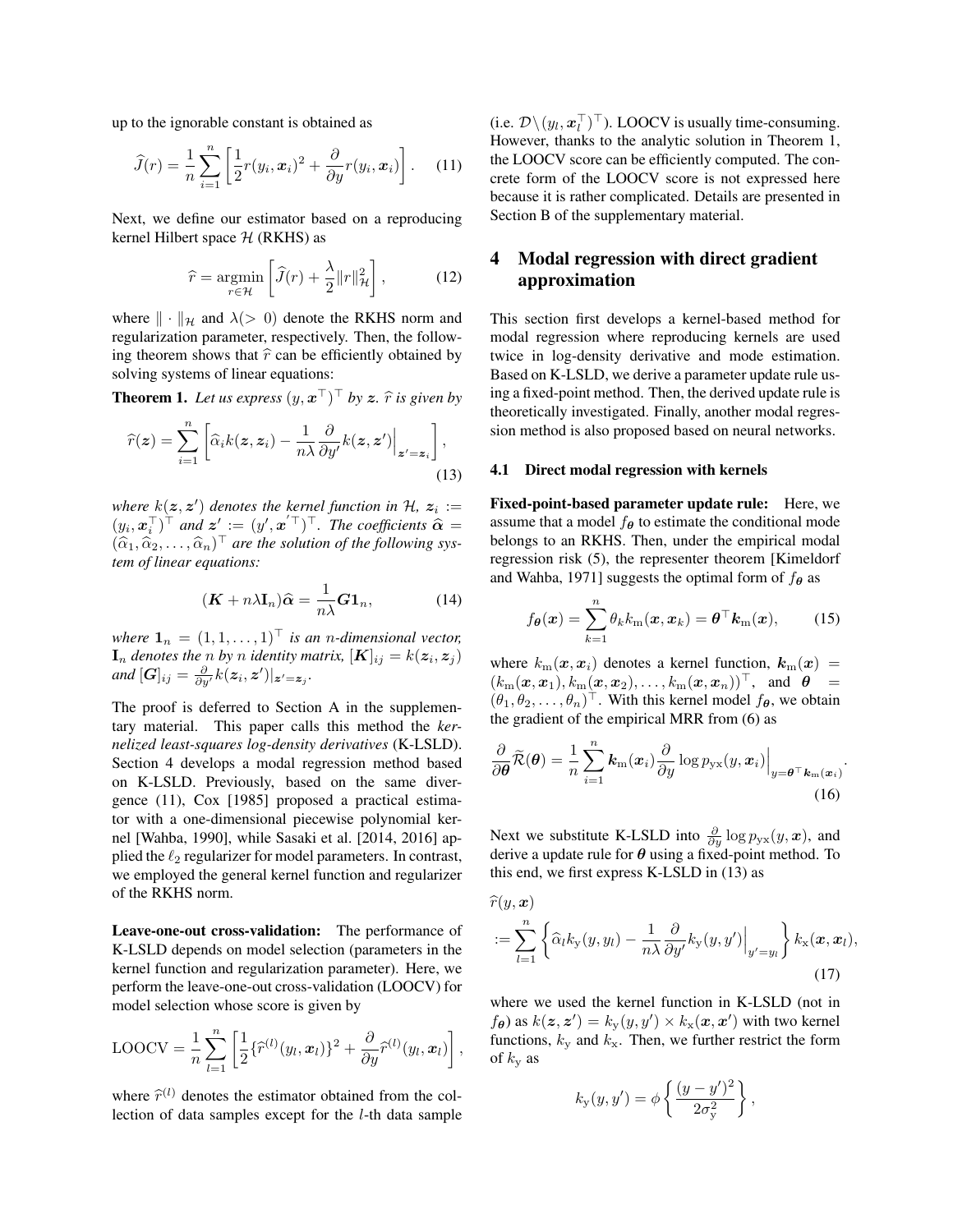where  $\sigma_{\rm v}(>0)$  denotes the width parameter,  $\phi$  is a convex, and monotonically non-increasing function. For instance,  $\phi(t) = \exp(-t)$ ,  $k_y(y, y')$  is the Gaussian kernel. Substituting  $\hat{r}(y, x)$  into  $\frac{\partial}{\partial y} \log p_{yx}(y, x)$  in (16) enables us to approximate the gradient  $\frac{\partial}{\partial \theta} \widetilde{\mathcal{R}}(\theta)$  as

$$
\frac{\partial}{\partial \boldsymbol{\theta}} \widetilde{\mathcal{R}}(\boldsymbol{\theta}) \approx \frac{1}{n} \sum_{i=1}^{n} \widehat{r}(\boldsymbol{\theta}^{\top} \boldsymbol{k}_{m}(\boldsymbol{x}_{i}), \boldsymbol{x}_{i}) \boldsymbol{k}_{m}(\boldsymbol{x}_{i})
$$

$$
= \boldsymbol{h}(\boldsymbol{\theta}) - \boldsymbol{H}(\boldsymbol{\theta}) \boldsymbol{\theta}, \qquad (18)
$$

where with  $\varphi(t) := -\frac{d}{dt}\phi(t)$ ,

$$
\boldsymbol{H}(\boldsymbol{\theta}) := \frac{1}{n^2 \lambda \sigma_y^2} \sum_{i=1}^n \sum_{l=1}^n \varphi \left\{ \frac{(\boldsymbol{\theta}^\top \boldsymbol{k}_m(\boldsymbol{x}_i) - y_l)^2}{2\sigma_y^2} \right\}
$$

$$
\times k_x(\boldsymbol{x}_i, \boldsymbol{x}_l) \boldsymbol{k}_m(\boldsymbol{x}_i) \boldsymbol{k}_m(\boldsymbol{x}_i)^\top, \qquad (19)
$$

$$
h(\theta) := \frac{1}{n} \sum_{i=1}^n \sum_{l=1}^n \left[ \widehat{\alpha}_l \phi \left\{ \frac{(\boldsymbol{\theta}^\top \boldsymbol{k}_m(\boldsymbol{x}_i) - y_l)^2}{2\sigma_y^2} \right\} + \frac{y_l}{n \lambda \sigma_y^2} \phi \left\{ \frac{(\boldsymbol{\theta}^\top \boldsymbol{k}_m(\boldsymbol{x}_i) - y_l)^2}{2\sigma_y^2} \right\} \right] k_x(\boldsymbol{x}_i, \boldsymbol{x}_l) k_m(\boldsymbol{x}_i).
$$

Then, under the assumption that  $H(\theta)$  is invertible, setting the right-hand side in (18) to zero gives the following iterative update rule based on a fixed-point method:

$$
\boldsymbol{\theta}^{\tau+1} = \boldsymbol{H}^{-1}(\boldsymbol{\theta}^{\tau})\boldsymbol{h}(\boldsymbol{\theta}^{\tau}), \tag{20}
$$

where  $\theta^{\tau}$  denotes the  $\tau$ -th update of  $\theta$ . The following relation would be helpful to intuitively understand how the update rule (20) works, which is derived by multiplying  $H^{-1}(\theta^{\tau})$  to both sides of (18) and applying (20):

$$
\boldsymbol{\theta}^{\tau+1} \approx \boldsymbol{\theta}^{\tau} + \boldsymbol{H}^{-1}(\boldsymbol{\theta}^{\tau}) \frac{\partial}{\partial \boldsymbol{\theta}} \widetilde{\mathcal{R}}(\boldsymbol{\theta}) \Big|_{\boldsymbol{\theta} = \boldsymbol{\theta}^{\tau}}.
$$
 (21)

Eq.(21) implies that the update rule  $(20)$  performs gradient ascent when  $H(\theta)$  is positive definite. Compared with a standard gradient method, the update rule (20) is advantageous because there are no additional tuning parameter such as a step size parameter, which is reminiscent of the Newton method. Below, we more rigorously investigate a property of the update rule (20).

An outline of our kernel-based algorithm called the *direct modal regression with kernels* (DMR-K) is given in Algorithm 1. The important problem is how to determine the initial parameters  $\theta_0$  because the maximization of the modal regression risk may require to solve a nonconvex optimization problem. As a remedy, we first perform some regression method based on the squared loss or absolute deviations, and use the estimated coefficient vector as  $\theta_0$ . In addition, to ensure that  $H(\theta)$  is invertible, we may add a small constant to the diagonals of  $H(\theta)$  in practice.

## Algorithm 1: Direct modal regression with kernels (DMR-K)

Input: Data  $\{(y_i, \bm{x}_i)\}_{i=1}^n$ , initial parameters  $\bm{\theta}_0.$ 

- 1. Estimate  $\frac{\partial}{\partial y} \log p_{yx}(y, x)$  as in Theorem 1.
- 2. After initializing  $\theta$  by  $\theta_0$ , repeat to update  $\theta$ by (20) until some criterion is satisfied.

**Output:**  $\widehat{f}_{\widehat{\boldsymbol{\theta}}}(x) := \widehat{\boldsymbol{\theta}}^\top \boldsymbol{k}_\text{m}(x)$  with the optimized  $\widehat{\boldsymbol{\theta}}$ .

Monotonic ascending property of DMR-K: Here, we theoretically investigate DMR-K. In particular, we focus on the *monotonic ascending property* where the following inequality holds at every parameter update  $\tau$ :

$$
\widetilde{\mathcal{R}}(\boldsymbol{\theta}^{\tau+1}) - \widetilde{\mathcal{R}}(\boldsymbol{\theta}^{\tau}) \ge 0.
$$
 (22)

This inequality indicates that  $\theta$  is updated such that  $\mathcal R$  is monotonically increased at every update. However, it is not straightforward to investigate this monotonic ascending property in our method because there is no approximation of the empirical risk  $\mathcal{R}(\theta)$ .

To cope with this problem, we employ the well-known formula of *path integral* [Strang, 1991]: Regarding the vector field  $\frac{\partial}{\partial \theta} \widetilde{\mathcal{R}}(\theta)$  and a differentiable curve  $\theta(t)$  from  $\theta(0) = \theta_1$  to  $\theta(1) = \theta_2$ , the path integral is given by

$$
D[\boldsymbol{\theta}_2|\boldsymbol{\theta}_1] := \int_0^1 \langle \frac{\partial}{\partial \boldsymbol{\theta}} \widetilde{\mathcal{R}}(\boldsymbol{\theta}(t)), \dot{\boldsymbol{\theta}}(t) \rangle dt = \widetilde{\mathcal{R}}(\boldsymbol{\theta}_2) - \widetilde{\mathcal{R}}(\boldsymbol{\theta}_1),
$$
\n(23)

where  $\dot{\theta}(t) := \frac{d}{dt}\theta(t)$  and  $\langle \cdot, \cdot \rangle$  denotes the inner product. The key point is that the right-hand side is independent to any choice of paths and computed only using  $\theta_1$ and  $\theta_2$ . Our analysis uses the following simple path:

$$
\boldsymbol{\theta}(t) = \boldsymbol{\theta}_1 + t(\boldsymbol{\theta}_2 - \boldsymbol{\theta}_1), \tag{24}
$$

where  $0 \le t \le 1$ .

To investigate the monotonic ascending property (22), we approximate the difference of the empirical risk function,  $\widetilde{\mathcal{R}}(\theta_2) - \widetilde{\mathcal{R}}(\theta_1)$ , by substituting our gradient approximator (18) into  $\frac{\partial}{\partial \theta} \widetilde{\mathcal{R}}(\theta)$  in (23) under the path (24) as follows:

$$
\tilde{D}_{\widehat{r}}[\boldsymbol{\theta}_2|\boldsymbol{\theta}_1] \n:= \frac{1}{n} \sum_{i=1}^n \int_0^1 \widehat{r}(\boldsymbol{\theta}(t)^{\top} \boldsymbol{k}(\boldsymbol{x}_i), \boldsymbol{x}_i) \boldsymbol{k}(\boldsymbol{x}_i)^{\top} (\boldsymbol{\theta}_2 - \boldsymbol{\theta}_1) \mathrm{d}t.
$$
\n(25)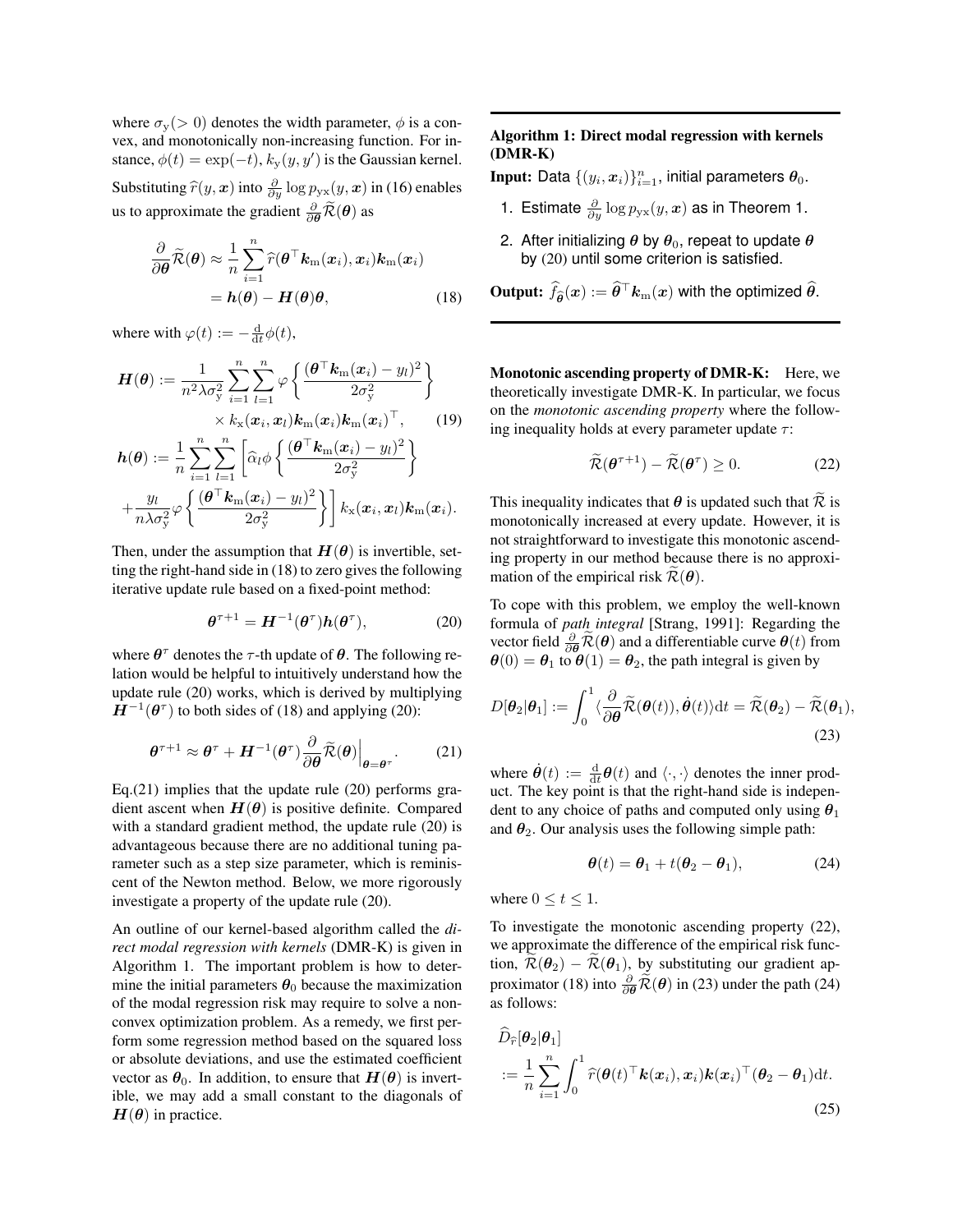The path integral formula (23) clearly indicates that (25) is an approximator of  $\tilde{\mathcal{R}}(\theta_2) - \tilde{\mathcal{R}}(\theta_1)$ . Thus, our update rule (20) can be interpreted as having the monotonic ascending property when  $\hat{D}_{\hat{r}}[\theta^{\tau+1}|\theta^{\tau}] \geq 0$  for every  $\tau$ .<br>The following theorem attaching of significant and integral The following theorem establishes sufficient conditions:

**Theorem 2.** Assume that  $k_x$  is non-negative, and  $\phi$ *is a convex and monotonically non-increasing function. Then, if*  $H(\theta)$  *is positive definite and*  $\hat{\alpha}_l = 0$  *for all*  $l = 1, \ldots, n$ , the following inequality holds under the *update rule* (20)*:*

$$
\widehat{D}_{\widehat{r}}[\boldsymbol{\theta}^{\tau+1}|\boldsymbol{\theta}^{\tau}]\geq 0.
$$

The proof is deferred to Section C in the supplementary material. Conditions for  $k_x$  and  $\phi$  can be easily satisfied by using the Gaussian kernel, which also ensures that  $H(\theta)$  is positive definite by definition (19). On the other hand, the condition for  $\hat{\alpha}_l$  is not fulfilled in general.<br>However, we experimentally observed that the undate However, we experimentally observed that the update rule (20) gives good results without satisfying the condition to  $\hat{\alpha}_l$ . This would be because the update rule (20) possibly performs gradient ascent as implied by (21), and possibly performs gradient ascent as implied by (21), and we also conjecture that there exists milder conditions to improve Theorem 2.

A similar analysis using path integral has been done in mode-seeking clustering [Sasaki et al., 2018]. However, Sasaki et al. [2018] proved a monotonic ascending property with respect to the probability density function, while our analysis here is for the empirical modal regression risk. Thus, the proof is substantially different.

#### 4.2 Direct modal regression with neural networks

Here, we propose another modal regression method based on neural networks. With a neural network  $f_{NN}(x; \theta)$  parametrized by  $\theta$ , we compute the gradient of the empirical modal regression risk as follows:

$$
\frac{\partial}{\partial \boldsymbol{\theta}} \widetilde{\mathcal{R}}(\boldsymbol{\theta}) = \frac{1}{n} \sum_{i=1}^{n} \left\{ \frac{\partial}{\partial \boldsymbol{\theta}} f_{\text{NN}}(\boldsymbol{x}_i; \boldsymbol{\theta}) \right\} r_{\text{NN}}^*(\boldsymbol{x}_i; \boldsymbol{\theta}), \quad (26)
$$

where  $r_{NN}^*(\boldsymbol{x};\boldsymbol{\theta}) := \frac{\partial}{\partial y} \log p_{\text{yx}}(y,\boldsymbol{x}) \Big|_{y = f_{NN}(\boldsymbol{x};\boldsymbol{\theta})}$ . Our approach of directly approximating the gradient of an empirical modal regression risk (26) is clearly nonstandard because there is no empirical risk function. However, interestingly, our direct approach is rather well-compatible with recent sophisticated stochastic gradient methods such as Adagrad [Duchi et al., 2011] and Adam [Kingma and Ba, 2015]: The learning rate is adaptively determined based on the gradient of the (minibatch) empirical risk. Thus, approximating only the gradient is sufficient to use these stochastic optimization methods.

In addition to  $f_{NN}(\boldsymbol{x}; \boldsymbol{\theta})$ , we estimate  $\frac{\partial}{\partial y} \log p_{yx}(y, \boldsymbol{x})$ based on another neural network model  $r_{NN}(y, x; \gamma)$ with parameters  $\gamma$  based on the Fisher divergence (8). However, when feedforward neural networks were employed for  $r_{NN}(y, x; \gamma)$ , we preliminarily observed that the second term in the empirical Fisher divergence (11) often diverged. This is presumably because Assumption (10) might not be fulfilled because neural networks can be sharply unbounded. To cope with this problem, we use the following form for  $r_{NN}(y, x; \gamma)$ :

$$
r_{\rm NN}(y, \boldsymbol{x}; \boldsymbol{\gamma}) = \sum_{k=1}^{K} w_k \exp \left[ -\frac{\{y - \mu_k^{\rm NN}(\boldsymbol{x}; \boldsymbol{\gamma}')\}^2}{2\sigma_k^2} \right],
$$

where  $w_k$  are parameters to be estimated,  $\sigma_k$  denote (fixed) width parameters, and  $\mu_k^{\text{NN}}$  are modelled by neural networks with parameters  $\gamma'$ . This model would satisfy Assumption (10) because  $r_{NN}$  approaches to zero as  $|y| \to \infty$ . By substituting  $r_{NN}(y, x; \gamma)$  into  $r(y, x)$ in the empirical Fisher divergence (11), we estimate all parameters  $\gamma$  (i.e.,  $\{w_k\}_{k=1}^K$  and  $\gamma'$ ) with a minibatch stochastic gradient method.

An outline of our algorithm called the *direct modal regression with neural networks* (DMR-NN) can be seen in Algorithm 2. As in DMR-K, it is an important problem to choose good initial parameters  $\theta_0$ . Here, we perform *pretraining* where  $f_{NN}(x; \theta)$  is trained based on the squared loss or absolute deviations in advance.

## Algorithm 2: Direct modal regression with neural networks (DMR-NN)

Input: Data  $\{(y_i, \bm{x}_i)\}_{i=1}^n$ , initial parameters  $\bm{\theta}_0$ 

- 1. Estimate  $\frac{\partial}{\partial y} \log p_{\text{yx}}(y, x)$  by using  $r_{\text{NN}}(y, x; \gamma)$ under the empirical Fisher divergence (11).
- 2. Repeat the following with a neural network  $f_{NN}(x; \theta)$  initialized by  $\theta = \theta_0$ :

(A) With a random minibatch  $\{x_h^{(B)}\}$  $\{B\}\{B}_{b=1}$ approximate the gradient (26) by

$$
\boldsymbol{g}^{(B)} = \frac{1}{B}\sum_{b=1}^B \left\{\frac{\partial}{\partial \boldsymbol{\theta}} f_\text{NN}(\boldsymbol{x}_b^{(B)}; \boldsymbol{\theta})\right\} \widehat{r}_\text{NN}(\boldsymbol{x}_b^{(B)}; \boldsymbol{\theta}),
$$

where  $\widehat{r}_{\mathrm{NN}}(x_b^{(B)})$  ontimized  $\widehat{\hat{r}}$  ab  $\theta_b^{(B)}; \theta) := r_{\rm NN}(y, x; \widehat{\boldsymbol{\gamma}})$  of the optimized  $\widehat{\gamma}$  above.

(B) Update  $\theta$  by applying a stochastic gradient method (e.g., Adam) using  $g^{(B)}.$ 

**Output:**  $\hat{f}_{NN}(x) := f_{NN}(x; \hat{\theta})$  with the optimized  $\hat{\theta}$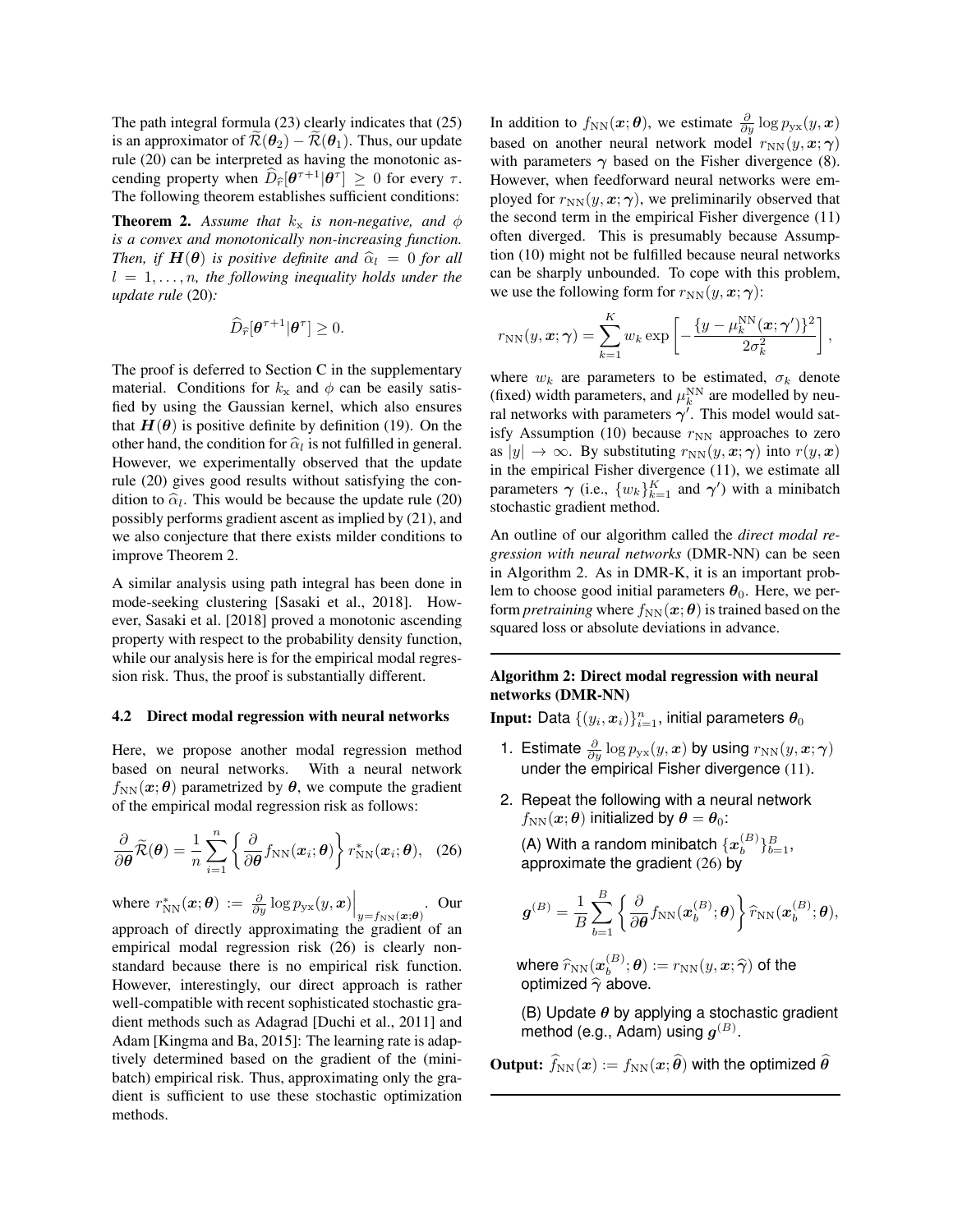#### 4.3 Discussion between DMR-K and DMR-NN

We briefly discuss pros and cons of DMR-K and DMR-NN. When  $n$  is not so large, DMR-K would be computationally efficient, and a good initialization procedure is available because least-squares (LS) or least-absolute deviations (LAD) with kernels solves a convex optimization problem and gives good initial parameters for DMR-K in practice. On the other hand, stochastic gradient methods in DMR-NN often require a huge number of iterations to update parameters. Furthermore, it could be more difficult to obtain good initial parameters than DMR-K because optimization problems with neural networks are non-convex in general even for LS and LAD.

When  $n$  is very large, it is not straightforward to use DMR-K because the inverse of the  $n$  by  $n$  matrix in (20) has to be computed. This is a general problem in most of kernel-based methods:  $n$  by  $n$  matrices (e.g., gram matrices) make kernel methods difficult or almost impossible to be applied to very large  $n$  datasets in terms of computational costs and memories. As a remedy, there exist approximation methods such as the Nyström approximation [Williams and Seeger, 2001] and random Fourier features [Rahimi and Recht, 2008]. However, the reduction of computational costs and memories by these methods may come at a cost of limiting the function approximation ability of kernel models. Regarding DMR-NN, minibatch stochastic gradient methods are applicable to very large datasets, and neural networks have been empirically shown to work well even to high-dimensional data. DMR-NN would be more advantageous to possibly high-dimensional and large datasets.

## 5 Numerical illustration

This section numerically illustrates the performance of DMR-K and DMR-NN.

#### 5.1 Illustration of DMR-K on artificial datasets

Here, we investigate how DMR-K works on artificial data, and comparison is made against existing regression methods based on kernels. To estimate the conditional mode, in all methods, we used the same kernel model  $f_{\theta}(x) = \theta^{\top} k_{m}(x)$  in (15) and employed the Gaussian kernel where the width parameter was fixed at the median of the pairwise distance  $\|\boldsymbol{x}_i - \boldsymbol{x}_j\|$  (i.e., the median trick) as done in Gretton et al. [2012]. The following regression methods were applied to the same datasets:

- *Kernel ridge regression (KRR)*: The kernel model  $f_{\theta}(x)$  was estimated under the squared-loss with the RKHS norm regularization.
- *Least absolute deviations (LAD)*: The absolute devi-

ation (i.e.,  $|y_i - f_{\theta}(x_i)|$ ) was used as the loss function with same regularization as KRR.

- *Huber loss (Huber)*: Huber loss was employed to estimate the kernel model  $f_{\theta}(x)$ .
- *Variational heteroscedastic Gaussian process regression (VHGPR)* [Lázaro-Gredilla and Titsias, 2011].
- *Modal regression with kernel density estimation*  $(MR_{KDE})$ : A variant of DMR-K with kernel density estimation following the naive two-step approach.
- *Direct modal regression with kernels (DMR-K)*: A proposed method based on reproducing kernels.

Details of the regression methods such as model selection and optimization methods are described in Section D of the supplementary material.

We sampled input data  $x_i$  from the uniform density on  $[-1, 1]^{d_x}$ , and generated the output data  $y_i$  according to the generative model (2) where the following two functions were used for the conditional mode function  $f^*$ :

(M1)  $f^*(x) = \sin\left(\frac{\pi}{d_x} \sum_{j=1}^{d_x} |x^{(j)}|\right)$  where  $x^{(j)}$  denotes the *j*-th element in  $x$ .

(M2) 
$$
f^*(x) = \frac{1}{d_x} \sum_{j=1}^{d_x} (x^{(j)})^2
$$
.

The generated noise  $\epsilon$  was as follows:

- *Gaussian noise*:  $\epsilon$  was sampled from the Gaussian density with mean 0 and variance 0.5.
- *Outlier noise*: 90% of noises were sampled from the Gaussian density with mean 0 and variance 0.5, while the remainings were drawn from the uniform density on  $[1, 5]$
- *Skewed noise*:  $\epsilon$  was sampled from the exponential density with mean 0.5.
- *Nonstationary noise*:  $\epsilon(x) = |\cos(\pi x^{(1)})| \times \zeta$ where  $\zeta$  was drawn from the exponential density with mean 0.5. Note that this noise is also skewed.

The total number of samples was  $n = 500$ . The estimation error was measured by  $\frac{1}{n_{\text{te}}} \sum_{i=1}^{n_{\text{te}}} |\hat{y}_i^{\text{te}} - f^*(\boldsymbol{x}_i^{\text{te}})|$ , where  $n_{\text{te}}$  denotes the number of test samples,  $x_i^{\text{te}}$  is a test sample generated in the same way as the training samples, and  $\hat{y}_i^{\text{te}}$  is the predicted output by each method<br>from  $x^{\text{te}}$ . We set  $n_t = 100,000$  in this illustration from  $x_i^{\text{te}}$ . We set  $n_{\text{te}} = 100,000$  in this illustration.

Table 1 shows the averages of estimation errors in  $d_x =$ 1, 5, 10. KRR or VHGPR achieves the best performance for the Gaussian noise because these methods make use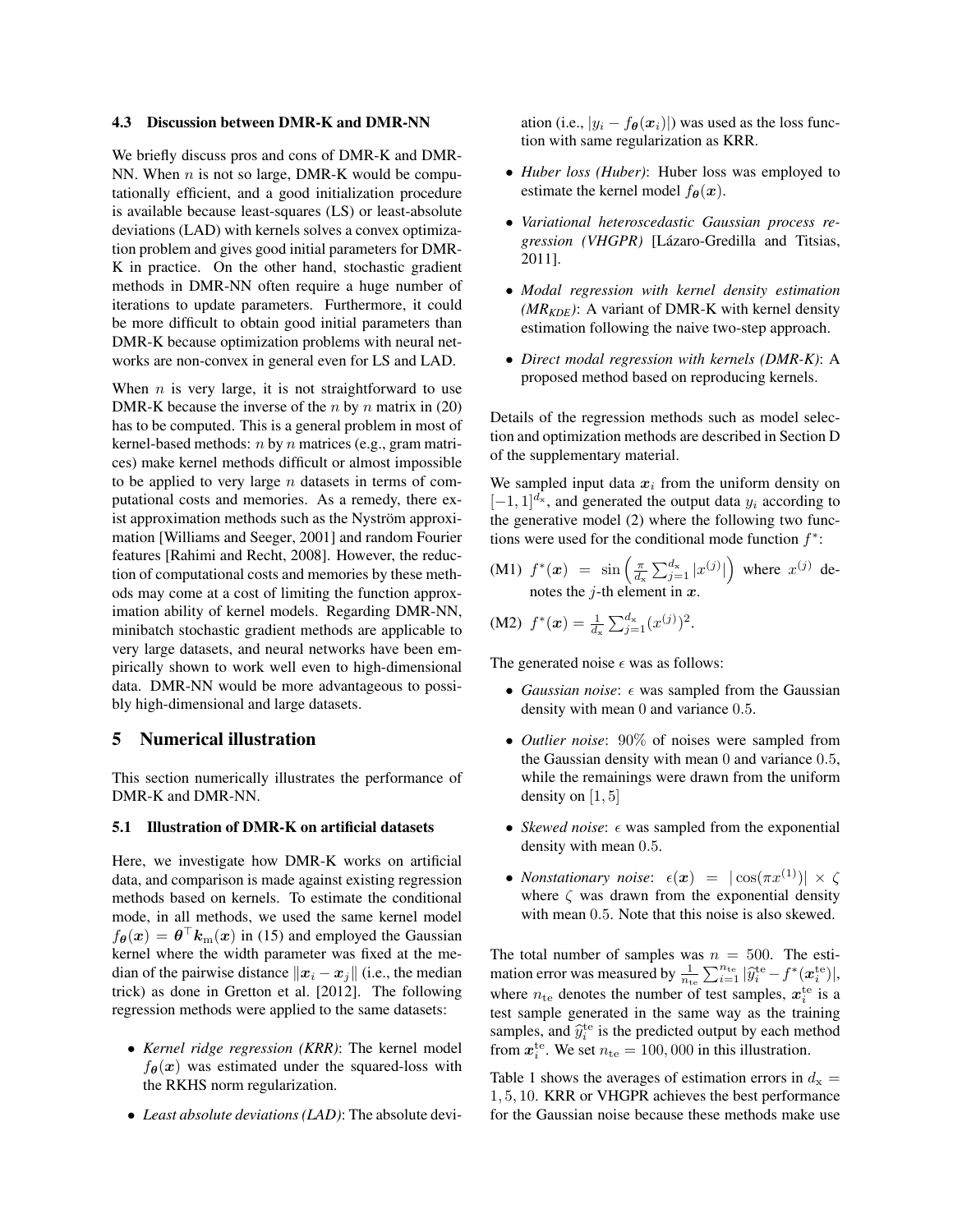Table 1: Averages of estimation errors over 30 runs. The top and bottom panels correspond to when  $f^*(x)$  is (M1) and (M2), respectively. The numbers in parentheses indicate standard deviations. The best and comparable methods judged by the t-test at the significance level 1% are described in boldface.

| (M1)                | <b>KRR</b>          | <b>LAD</b> | <b>VHGPR</b> | Huber                    | <b>MR<sub>KDE</sub></b> | DMR-K      |  |  |
|---------------------|---------------------|------------|--------------|--------------------------|-------------------------|------------|--|--|
|                     | Gauss noise         |            |              |                          |                         |            |  |  |
| $d_{\rm x}=1$       | 0.07(0.01)          | 0.08(0.01) | 0.06(0.01)   | 0.07(0.01)               | 0.12(0.02)              | 0.08(0.03) |  |  |
| $d_{\rm x}=5$       | 0.10(0.01)          | 0.12(0.01) | 0.08(0.01)   | 0.10(0.01)               | 0.19(0.01)              | 0.09(0.03) |  |  |
| $d_{x} = 10$        | 0.10(0.01)          | 0.13(0.02) | 0.08(0.03)   | 0.10(0.01)               | 0.29(0.07)              | 0.09(0.05) |  |  |
|                     | Outlier noise       |            |              |                          |                         |            |  |  |
| $d_{\rm x}=1$       | 0.31(0.03)          | 0.10(0.02) | 0.18(0.11)   | 0.10(0.02)               | 0.11(0.03)              | 0.09(0.03) |  |  |
| $d_{\rm x}=5$       | 0.29(0.02)          | 0.13(0.02) | 0.19(0.10)   | 0.13(0.02)               | 0.20(0.02)              | 0.10(0.02) |  |  |
| $d_{x} = 10$        | 0.30(0.03)          | 0.14(0.02) | 0.17(0.14)   | 0.14(0.02)               | 0.29(0.05)              | 0.08(0.03) |  |  |
| Skewed noise        |                     |            |              |                          |                         |            |  |  |
| $d_{\rm x}=1$       | 0.49(0.02)          | 0.35(0.02) | 0.49(0.03)   | 0.36(0.02)               | 0.21(0.04)              | 0.27(0.02) |  |  |
| $d_{\rm x}=5$       | 0.49(0.03)          | 0.37(0.03) | 0.46(0.05)   | 0.39(0.02)               | 0.27(0.03)              | 0.18(0.03) |  |  |
| $d_{x} = 10$        | 0.49(0.02)          | 0.36(0.03) | 0.42(0.07)   | 0.39(0.04)               | 0.33(0.04)              | 0.16(0.04) |  |  |
| Nonstationary noise |                     |            |              |                          |                         |            |  |  |
| $d_{\rm x}=1$       | 0.31(0.02)          | 0.22(0.02) | 0.31(0.02)   | 0.22(0.02)               | 0.20(0.02)              | 0.23(0.02) |  |  |
| $d_{\rm x}=5$       | 0.31(0.02)          | 0.21(0.02) | 0.28(0.03)   | 0.21(0.02)               | 0.15(0.01)              | 0.11(0.01) |  |  |
| $d_{x} = 10$        | 0.31(0.02)          | 0.20(0.02) | 0.26(0.06)   | 0.21(0.02)               | 0.19(0.02)              | 0.09(0.02) |  |  |
|                     |                     |            |              |                          |                         |            |  |  |
| (M2)                | <b>KRR</b>          | <b>LAD</b> | <b>VHGPR</b> | Huber                    | <b>MR<sub>KDE</sub></b> | DMR-K      |  |  |
| Gauss noise         |                     |            |              |                          |                         |            |  |  |
| $d_{\rm x}=1$       | 0.05(0.01)          | 0.06(0.02) | 0.04(0.01)   | 0.05(0.02)               | 0.10(0.02)              | 0.06(0.03) |  |  |
| $d_{\rm x}=5$       | 0.09(0.01)          | 0.10(0.02) | 0.09(0.01)   | 0.09(0.01)               | 0.19(0.01)              | 0.10(0.02) |  |  |
| $d_{x} = 10$        | 0.11(0.01)          | 0.13(0.01) | 0.10(0.02)   | 0.11(0.01)               | 0.29(0.07)              | 0.10(0.03) |  |  |
| Outlier noise       |                     |            |              |                          |                         |            |  |  |
| $d_{\rm x}=1$       | 0.31(0.03)          | 0.09(0.02) | 0.26(0.07)   | 0.08(0.02)               | 0.10(0.02)              | 0.07(0.03) |  |  |
| $d_{\rm x}=5$       | 0.30(0.02)          | 0.12(0.02) | 0.19(0.07)   | 0.12(0.02)               | 0.20(0.02)              | 0.11(0.02) |  |  |
| $d_{\rm x} = 10$    | 0.31(0.03)          | 0.15(0.02) | 0.15(0.11)   | 0.15(0.02)               | 0.29(0.04)              | 0.11(0.03) |  |  |
| Skewed noise        |                     |            |              |                          |                         |            |  |  |
| $d_{\rm x}=1$       | 0.49(0.02)          | 0.35(0.02) | 0.49(0.02)   | 0.36(0.03)               | 0.21(0.05)              | 0.20(0.02) |  |  |
| $d_{\rm x}=5$       | 0.50(0.02)          | 0.37(0.03) | 0.48(0.04)   | 0.38(0.03)               | 0.27(0.03)              | 0.21(0.02) |  |  |
| $d_{x} = 10$        | 0.49(0.02)          | 0.36(0.03) | 0.43(0.06)   | 0.38(0.04)               | 0.33(0.04)              | 0.17(0.03) |  |  |
|                     | Nonstationary noise |            |              |                          |                         |            |  |  |
| $d_{\rm x}=1$       | 0.31(0.02)          | 0.22(0.02) | 0.31(0.02)   | 0.22(0.02)               | 0.17(0.04)              | 0.13(0.01) |  |  |
| $d_{\rm x}=5$       | 0.32(0.02)          | 0.20(0.02) | 0.30(0.03)   | 0.20(0.01)<br>0.22(0.02) | 0.15(0.01)              | 0.12(0.01) |  |  |

of the Gaussian assumption, while KRR performs poorly to the other noises. LAD and Huber do not work to the skewed noise because LAD and Huber implicitly assume symmetric noises. The performance of  $MR_{KDE}$  is good to the skewed noise in  $d_x = 1$ , but the performance is worsened as the data dimension  $d_x$  is increased. Regarding the nonstationary noise, VHGPR shows rather worse performance than other methods. This would be because the noise is nonstationary but skewed, and VHGPR assumes a nonstationary Gaussian noise. Overall, DMR-K works best or is comparable to the best on a wide-range of data dimensions and noises. These results substantiate that our direct approach is suitable. More results can be seen in Section F of the supplementary material.

#### 5.2 Illustration on benchmark datasets

Finally, we investigate the practical performance of DMR-NN and DMR-K on benchmark datasets downloaded from the web [Bache and Lichman, 2013, Chang and Lin, 2011]. Each dataset was randomly divided into training (80%) and test (20%) data samples. Each data sample was standardized by the empirical means and standard deviations of the training samples.

We trained a neural network  $f_{NN}(x; \theta)$  to predict the output variable by least squares (LS), least absolute de-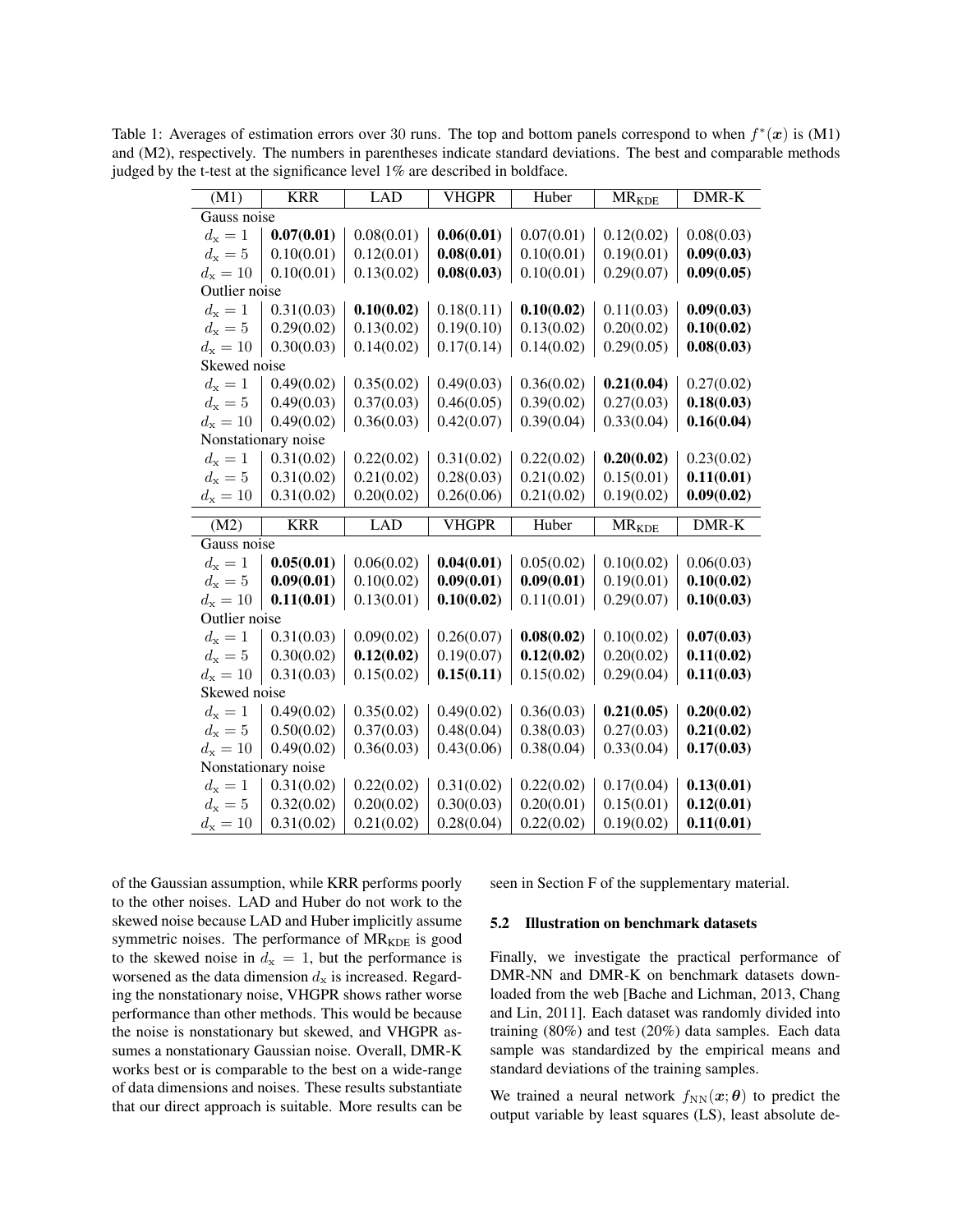Table 2: Averages of the performance score (27) over 20 runs. The numbers in parentheses indicate standard deviations. The best and comparable methods judged by the t-test at the significance level 5% are described in boldface. Note that larger numbers indicate better results. The symbol "-" means that we could not perform DMR-K even with an approximative method because of limited computer memories.

| LS                                             | LAD         | <b>DMR-NN</b> | DMR-K      |  |  |  |  |
|------------------------------------------------|-------------|---------------|------------|--|--|--|--|
| space-ga ( $d_x = 6, n = 3107$ )               |             |               |            |  |  |  |  |
| 0.81(0.20)                                     | 0.95(0.17)  | 0.97(0.21)    | 0.61(0.19) |  |  |  |  |
| abalone ( $d_x = 8, n = 4177$ )                |             |               |            |  |  |  |  |
| 0.87(0.16)                                     | 0.91(0.25)  | 0.95(0.19)    | 0.69(0.19) |  |  |  |  |
| cpusmall $(d_x = 12, n = 8192)$                |             |               |            |  |  |  |  |
| 3.48(0.28)                                     | 3.90(0.33)  | 3.51(0.36)    | 2.80(0.28) |  |  |  |  |
| cadata ( $d_x = 8$ , $n = 20640$ )             |             |               |            |  |  |  |  |
| 1.31(0.08)                                     | 1.56(0.09)  | 1.62(0.12)    | 0.78(0.08) |  |  |  |  |
| energy ( $d_x = 24$ , $n = 19735$ )            |             |               |            |  |  |  |  |
| 1.20(0.11)                                     | 2.64(0.19)  | 2.81(0.13)    | 2.30(0.20) |  |  |  |  |
| superconductivity ( $d_x = 81$ , $n = 21263$ ) |             |               |            |  |  |  |  |
| 3.35(0.25)                                     | 5.01(0.31)  | 5.28(0.48)    | 1.35(0.32) |  |  |  |  |
| slice loc. $(d_x = 384, n = 53500)$            |             |               |            |  |  |  |  |
| 14.56(1.07)                                    | 20.70(0.60) | 24.55(1.29)   |            |  |  |  |  |
| sgemm ( $d_x = 14$ , $n = 241600$ )            |             |               |            |  |  |  |  |
| 10.82(0.74)                                    | 14.01(0.99) | 12.75(0.80)   | 1.93(0.10) |  |  |  |  |
| yearpred. $(d_x = 90, n = 515345)$             |             |               |            |  |  |  |  |
| 0.76(0.02)                                     | 0.93(0.02)  | 0.93(0.09)    | 0.36(0.31) |  |  |  |  |

viation (LAD), and DMR-NN.  $f_{NN}(x; \theta)$  in all methods was modelled by a three-layer feedforward neural network where the numbers of hidden units were  $2d_{x}$ and  $d_{\rm x}$ , and the activation functions were all ReLU. Regarding the log-density derivative estimator in DMR-NN,  $\mu_k^{\text{NN}}(\boldsymbol{x};\boldsymbol{\gamma}')$  in  $r_{\text{NN}}(y,\boldsymbol{x};\boldsymbol{\gamma})$  were also modelled by a three layer neural network: The numbers of two hidden units were  $2K$  and K, and the activation function was the sigmoid function.  $\sigma_k$  in  $r_{NN}(y, x; \gamma)$  were selected from 1 to 10 at the regular interval in logarithmic scale, and we set  $K = 50$  in  $d_x < 30$  otherwise  $K = 100$ . All parameters were optimized by Adam [Kingma and Ba, 2015] for 500 epochs and regularized with weight decay where the regularization parameter was  $10^{-4}$ . For DMR-NN, we performed pretraining for  $f_{NN}(x)$  by LAD. As a kernel-based method, we only applied DMR-K to the same benchmark datasets because it mostly performed best or comparable to the best method in Section 5.1. Unlike the previous experiments on artificial data, we implemented DMR-K with the Nyström approximation [Williams and Seeger, 2001] to reduce the computational costs and memories where only 500 randomly chosen data samples were used as the center points in the kernel functions.

For this illustration, the performance score is important. Here, we used the following score:

$$
\frac{1}{n_{\text{te}}} \sum_{i=1}^{n_{\text{te}}} \frac{1}{\sqrt{2\pi\sigma^2}} \exp\left(-\frac{(y_i^{\text{te}} - \hat{f}_{\text{NN}}(\boldsymbol{x}_i^{\text{te}}))^2}{2\sigma^2}\right), \quad (27)
$$

where  $\sigma$  is the width parameter,  $n_{\text{te}}$  denotes the number of test samples,  $y_i^{\rm te}$  and  $\boldsymbol{x}_i^{\rm te}$  are test samples for input and output data respectively, and  $\widehat{f}_{NN}$  is an estimated neural network by each method. As reviewed in Section 2, (27) is a special case of the surrogate empirical risk  $\tilde{\mathcal{R}}^{\sigma}$ (i.e.,  $\psi(t) = \exp(-t^2/2)/\sqrt{2\pi}$  in (7)), and approaches to the (non-log) modal regression risk as  $n_{\text{te}} \rightarrow \infty$  and  $\sigma \to 0$  [Feng et al., 2017]. Here, we set  $\sigma = n_{\text{te}}^{-1/5}$ , which is proved to minimize an upper bound of the excess risk in modal regression [Feng et al., 2017, Proof of Theorem 17]. To support that this choice of  $\sigma$  is fairly good, other results with smaller and larger values of  $\sigma$  are presented in Section G of the supplementary material.

Table 2 shows that DMR-NN works often better than or comparable to LAD, while LS and DMR-K perform poorly. A possible reason of the poor performance of DMR-K is that the Nyström approximation might reduce the function approximation ability. Thus, our method based on neural networks is promising for highdimensional and large datasets.

# 6 Conclusion

In this paper, we proposed two modal regression methods based on kernels and neural networks. The key idea is to directly approximate the gradient of the empirical modal regression risk. To this end, we developed direct estimators for the logarithmic derivative of the joint density. For the kernel-based modal regression method, the novel parameter update rule was derived based on a fixed-point method, and some sufficient conditions were given for the monotonic ascending property. Since our direct approach is well-compatible with recent sophisticated stochastic gradient methods, a modal regression method based on neural networks was also developed, and to the best of our knowledge, this work is the first attempt to apply neural networks for modal regression. The superior performance of the proposed methods was empirically demonstrated on various artificial and benchmark datasets.

#### Acknowledgement

The authors would like to thank Dr. Takashi Takenouchi for his helpful discussion. H.S. was partially supported by JSPS KAKENHI Grant Number 18K18107. T.K. was partially supported by JSPS KAKENHI Grant Numbers 17H00764, 19H04071, and 20H00576.